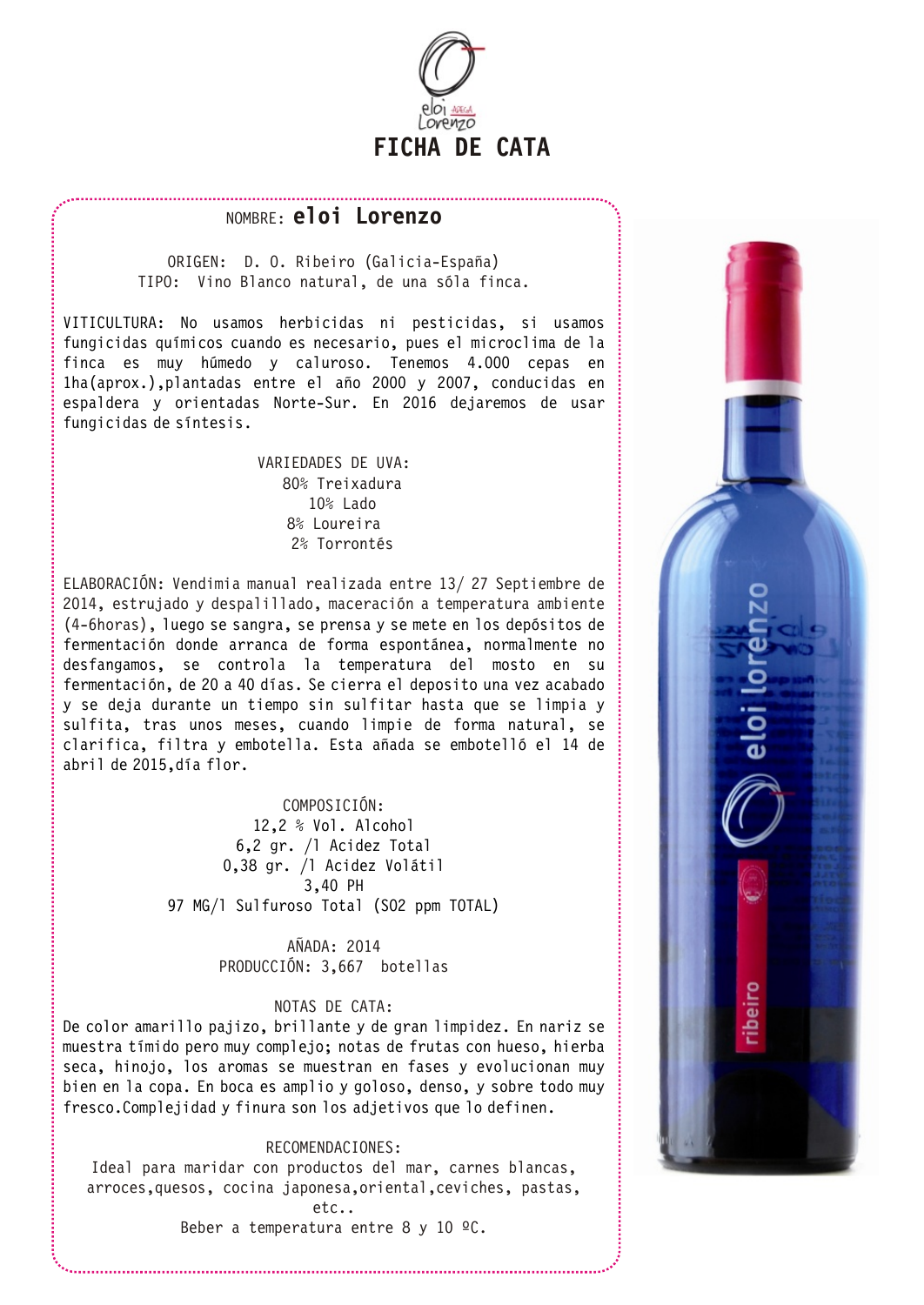

# BRAND: **eloi Lorenzo**

ORIGIN: D. O. Ribeiro (Galicia-Spain) TYPE: White Wine -Terroir/Estate Wine The first vintage was produced in 2007. WINERY: ADEGA ELOI LORENZO A Ponte, Arnoia - 32417 Ourense (Galicia)

## SPECIFICATIONS:

VINE-GROWING: We do not use herbicides or pesticides. Chemical fungicides used only when necessary, because the microclimate of the estate is very hot and humid. We have 4,000 vines in 1 hectare aproximately, planted between 2000 and 2007. Trellised and: oriented North -South. In 2016 we will stop using synthetic: fungicides.

PROCESS:Manual harvesting during 13-27 September 2014, crushing and stemming, maceration at room temperature (4-6 hours), pressed manually in vertical press, spontaneous fermentation controlled with cold (20-40 days), natural cleaning by decanting, filtered: and bottled the April 14, 2015.

#### DEFINITION:

Complexity and fineness wine as a whole

COLOUR: Pale gold, bright and limpid

AROMA: Somewhat shy, gaining intensity aromas of stone fruit (pear, apricot), pineapple, and citrus. Notes of white flowers with light herbaceous touch.

TASTE: Broad expression, meaty texture and sweetness, balanced acidity, silky astringency, long finish and persistent aftertaste.

PRODUCTION: 3.667 Bottles VARIETIES: Treixadura(80%), Lado, Loureira, Torrontes

> ANALITICS: Alcohol content 12,2% 6,2 gr. /l Total Acidity 0,38 gr. /l Volátile Acidity 3,40 PH 97 MG/l Total Sulfurous (SO2 ppm TOTAL)

## SERVICE: 8-10ºC.

Ideal for pairing with seafood , white meats, rice, cheese , Japanese, oriental, ceviches , pastas .

RENOWNED/VANGARD: 1 STAR MICHELLIN RESTAURANTS: PEPE VIEIRA / CASA SOLLA / A ESTACIO DE CAMBRE / SILABARIO / NOVA